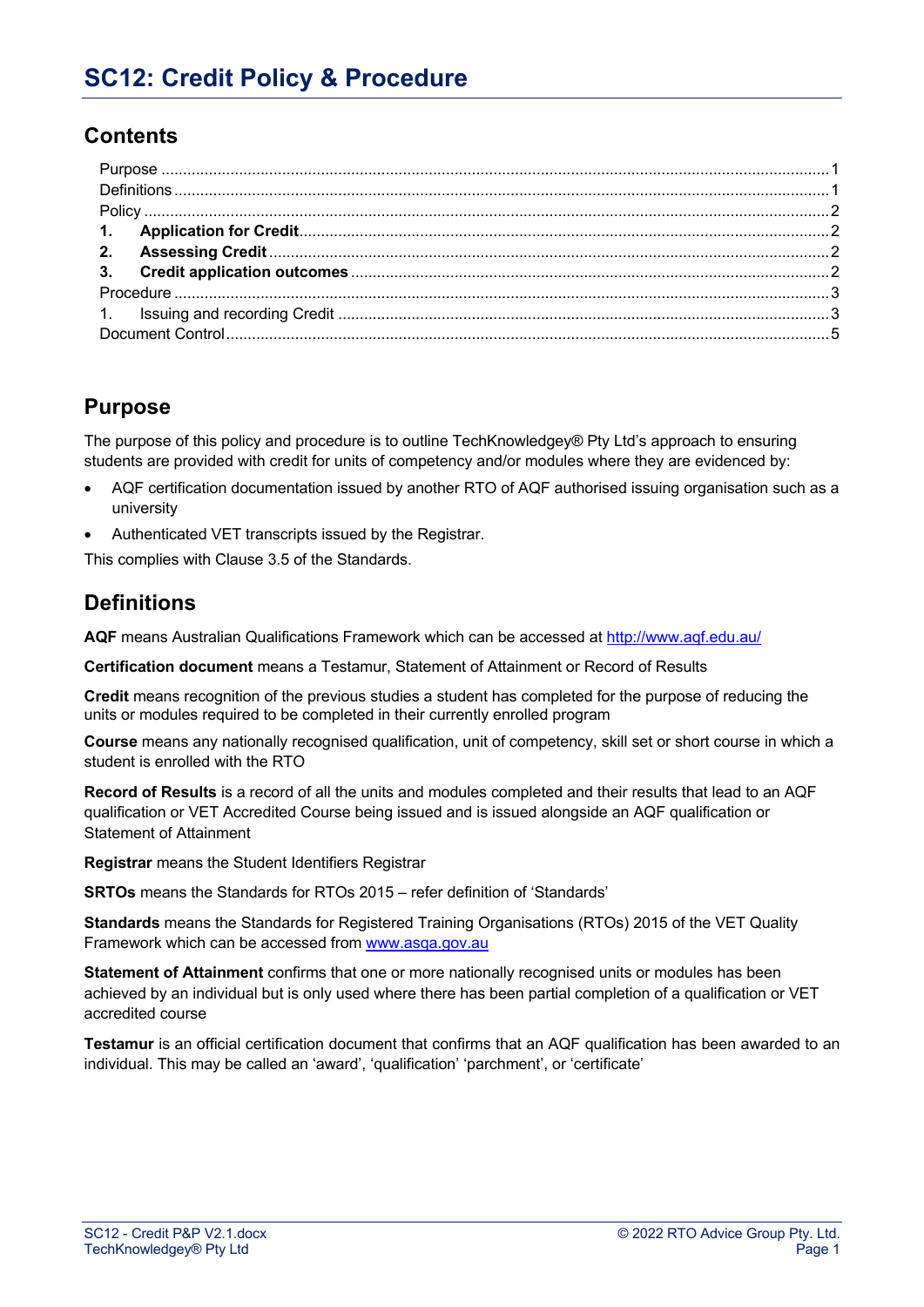## **Policy**

#### **1. Application for Credit**

- All students will be offered the opportunity to apply for credit for previously completed studies. Students can apply for Credit by completing a *Credit Application Form* and providing relevant supporting documents, including certified copies of transcripts. This may include VET transcripts or extracts issued by the Student Identifiers Registrar.
- All evidence provided as part of an application for Credit will be authenticated by TechKnowledgey® Pty Ltd by contacting the issuing organisation to confirm the details provided on the document are valid. In the case of transcripts issued by the USI Registrar, documents will be authenticated through the USI Registry System.
- TechKnowledgey® Pty Ltd will not require any student to repeat any unit or module which they have already been assessed as Competent unless there is a license condition or regulatory requirement that requires this.

#### **2. Assessing Credit**

- Where a student provides authenticated evidence of units or modules issued by another RTO or authorised issuing organisation, TechKnowledgey® Pty Ltd will provide Credit for that unit or module where it is a unit listed in the student's course of enrolment with TechKnowledgey® Pty Ltd.
- Where evidence has been provided of previous study being completed at another RTO, university or other authorised issuing organisation, but the unit or module is not listed in the student's course of enrolment with TechKnowledgey® Pty Ltd an analysis as to the equivalence of the study completed with the units in the student's enrolment with TechKnowledgey® Pty Ltd will be undertaken.

#### **3. Credit application outcomes**

- Students will be advised of the outcome of their Credit application in writing.
- Where there are significant Credits granted, this may result in a reduction of the Course fees which will be advised at the same time.
- The result of Credit Transfer will be recorded for any relevant units on the student management system.
- Students may appeal the decisions made about their Credit application by following *TechKnowledgey® Pty Ltd's Complaints and Appeals Policy and Procedure.*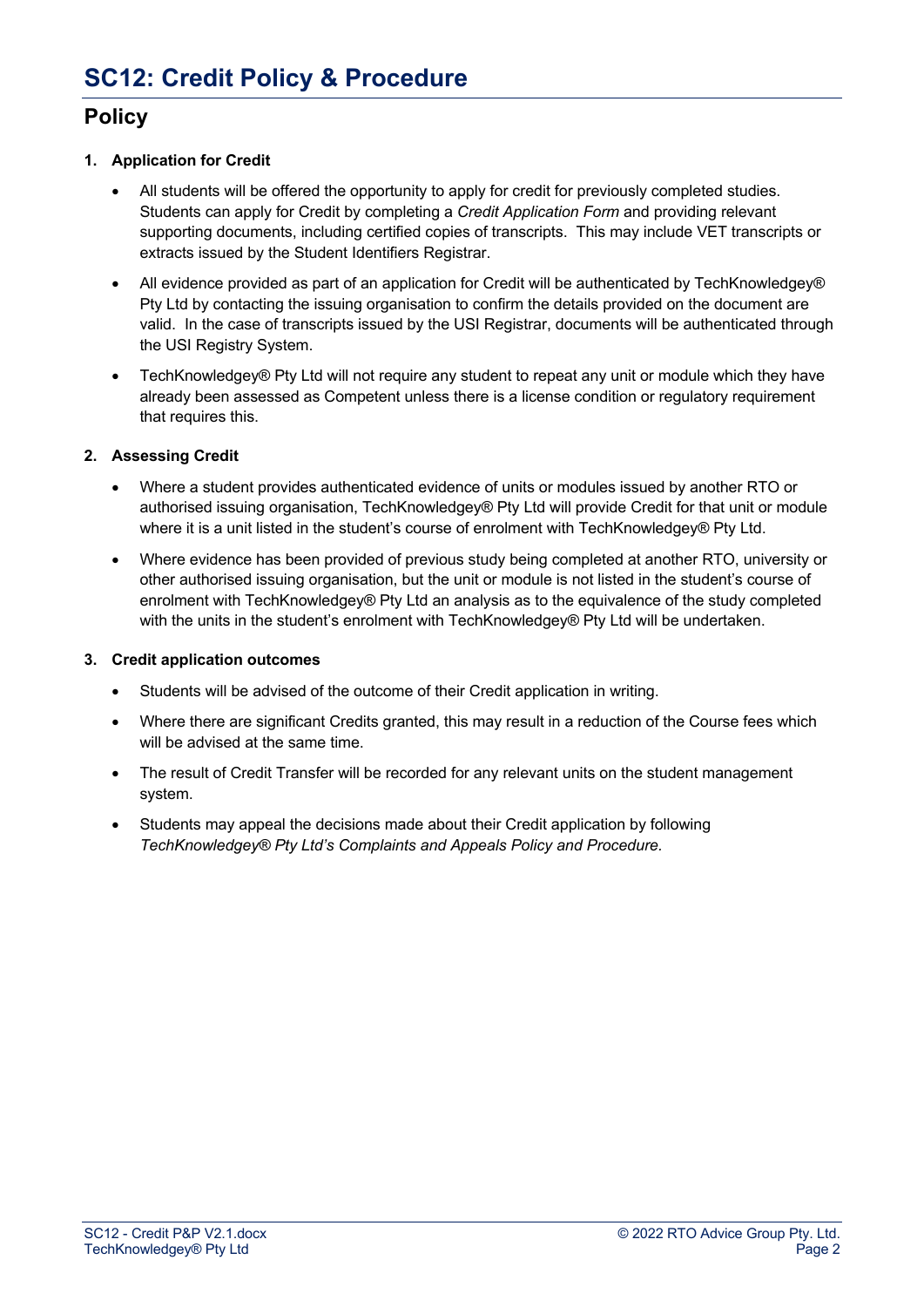### **Procedure**

### **1. Issuing and recording Credit**

| <b>Procedure</b> |                                                                                                                                                                                                                                                                                                         | <b>Responsibility</b>             |
|------------------|---------------------------------------------------------------------------------------------------------------------------------------------------------------------------------------------------------------------------------------------------------------------------------------------------------|-----------------------------------|
| Α.               | <b>Applications for Credit</b>                                                                                                                                                                                                                                                                          | Student                           |
| ٠                | Students will be offered the opportunity to apply for Credit as part of the<br>enrolment process.                                                                                                                                                                                                       | <b>RTO Administration</b><br>Team |
| $\bullet$        | To apply for credit, a student should fill in the Credit Application Form and<br>supply either:                                                                                                                                                                                                         |                                   |
|                  | certified copies of their relevant transcripts<br>$\circ$                                                                                                                                                                                                                                               |                                   |
|                  | or by giving permission for TechKnowledgey® to view their USI<br>$\circ$<br>transcript (preferred) https://www.usi.gov.au/students/create-your-<br>usi/give-your-usi-your-training-organisation                                                                                                         |                                   |
|                  | Applications that do not include certified documents should be returned to the<br>student, unless originals of the copies can be verified by an RTO staff<br>member, or via the students USI transcript.                                                                                                |                                   |
|                  | <b>B.</b> Review Credit application                                                                                                                                                                                                                                                                     | Director/                         |
| $\bullet$        | Transcripts should be reviewed for their authenticity. Consider:                                                                                                                                                                                                                                        | Trainer/Assessor                  |
|                  | Does the transcript include the expected information on an AQF<br>Certification document such as name of institution, code, full name of<br>student, name and codes of units completed?                                                                                                                 |                                   |
|                  | Has the copy been certified?                                                                                                                                                                                                                                                                            |                                   |
|                  | For USI transcripts, consider:                                                                                                                                                                                                                                                                          |                                   |
|                  | whether it matches the format provided here:<br>$\qquad \qquad -$<br>https://www.usi.gov.au/transcript-example                                                                                                                                                                                          |                                   |
|                  | that training completed before 2015 will not appear on<br>transcript and training completed in the current year or<br>recently completed year may not appear on transcript.                                                                                                                             |                                   |
| ٠                | Are the units/modules previously studied relevant to the student's current<br>enrolment? If not, the Credit Application does not need to be progressed<br>further and the student can be advised that they were not granted any Credits.                                                                |                                   |
| $\bullet$        | Where units are relevant, contact the issuing institutions to confirm the<br>authenticity of the transcripts.                                                                                                                                                                                           |                                   |
| $\bullet$        | Where there is a direct unit match by code and title, a Credit can be issued.                                                                                                                                                                                                                           |                                   |
| $\bullet$        | Where previously completed studies are deemed equivalent by the Training<br>Package to a unit in the student's enrolment (refer to Training Package), a<br>Credit can also be granted for those relevant units.                                                                                         |                                   |
| $\bullet$        | Where previously completed studies are relevant/ similar to a unit in the<br>student's enrolment, the content of the completed units/modules must be<br>analysed to identify whether the outcomes are equivalent to any<br>units/modules in the student's course. This may be assessed by reviewing the |                                   |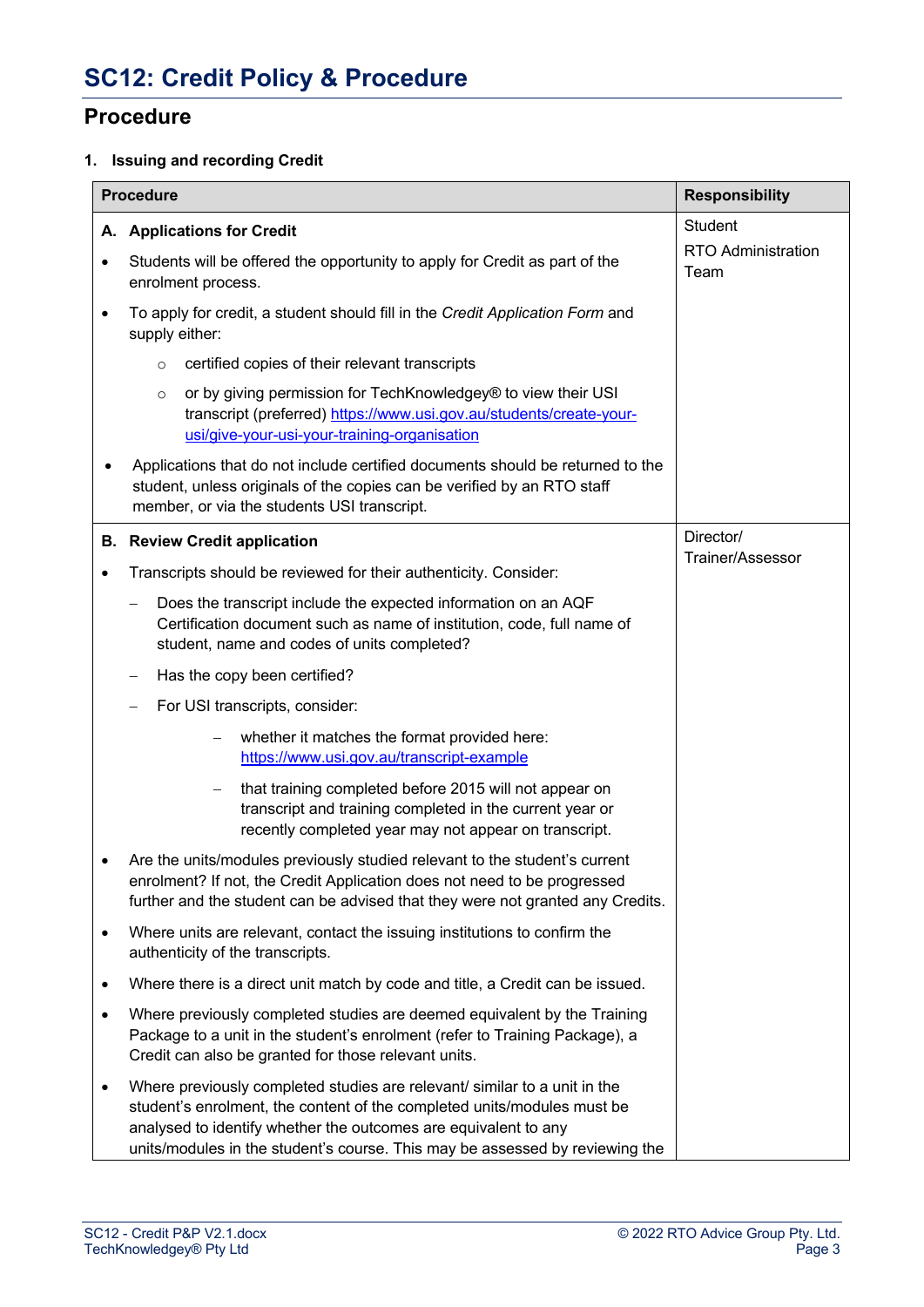# **SC12: Credit Policy & Procedure**

| <b>Procedure</b> |                                                                                                                                                                                                                         | <b>Responsibility</b>         |
|------------------|-------------------------------------------------------------------------------------------------------------------------------------------------------------------------------------------------------------------------|-------------------------------|
|                  | content of the unit/module which may be accessed through the university or<br>the student may be asked to provide further information if required.                                                                      |                               |
|                  | Where equivalent outcomes are identified, a Credit can be issued. The reason<br>for the Credits issued should be documented on the Credit Application.                                                                  |                               |
|                  | C. Assess impact on fees                                                                                                                                                                                                | Director/<br>Trainer/Assessor |
|                  | Where 3 or more Credits have been granted, thus reducing the amount of<br>training and assessment to be provided, review the cost of the course and<br>work out if total course fees can be reduced (where applicable). |                               |